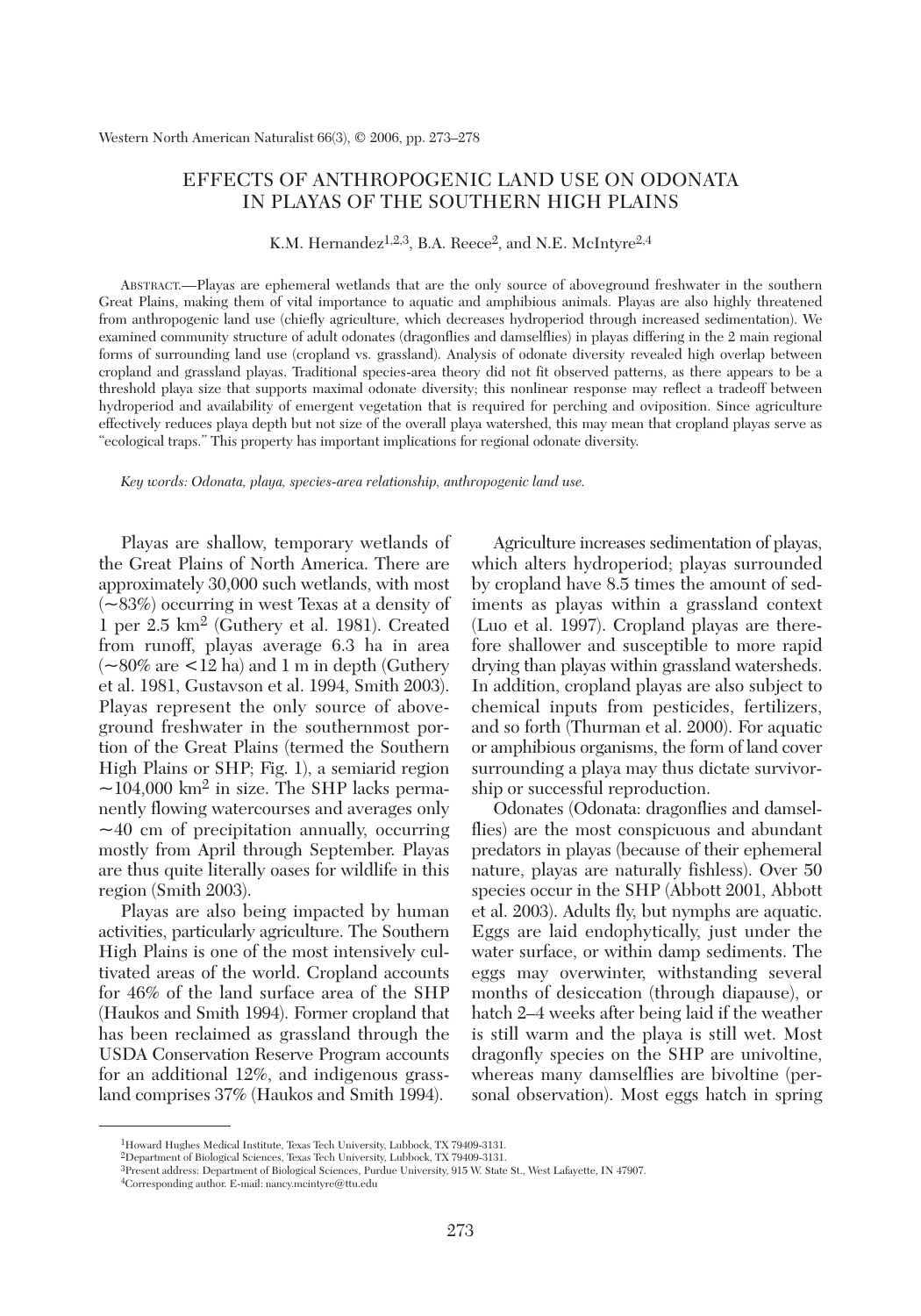

Fig. 1. Location of the Southern High Plains (shaded area). Based on Choate (1997).

or summer following rain and playa refill. The nymphs are predaceous and must complete their development before a playa dries. The nymphs molt through several instars over a period of 2–6 weeks. Adults emerge from late spring through late summer. Newly emerged adults (called tenerals) then complete their sexual maturation over 1–5 days. Few studies have quantified dispersal rates and distances in odonates, and our study did not measure adult dispersal at playas. However, according to existing literature, most adult odonates spend their lives within 100 m of their natal site (Schutte et al. 1997, Corbet 1999 and references therein), although a few individuals may disperse 1–3 km away (Moore 1954, Cordero 1995, Schutte et al. 1997) and some migratory species may move over hundreds of kilometers (e.g., Russell et al. 1998). Settlement at a playa and oviposition are thought to be triggered by the presence of littoral vegetation (Westfall and May 1996). Adults are sexually dimorphic and readily identifiable to species in the field, and both adults and nymphs are abundant and relatively easy to capture (Gribbin and Thompson 1991, Fincke 1992, Cordero 1995, Schutte et al. 1997, Thompson 1997). Odonates thus provide a tractable model system for examining effects of anthropogenic land use on community structure of playa wildlife. Because sedimentation decreases playa hydroperiod, we hypothesized that there would be fewer odonate species and individuals in cropland playas than in grassland playas.

Because playas vary considerably in size, ranging from 0.12 ha to 341 ha (Guthery et al. 1981, Gustavson et al. 1994, Smith 2003), a theoretical framework with which to understand the influence of playas on biota might be obtained from the species-area relationship. As perhaps the most well-documented pattern in all of ecology, the species-area relationship is formalized as  $S = kA^z$  (linearized as  $log[S]$  $=$   $log[k] + zlog[A]$ , where *S* is species richness, *A* is area, *k* is a constant that represents the intercept, and *z* is a power exponent (i.e., the slope of the log-transformed species vs. area plot; Preston 1962). The power exponent usually falls between 0.15 and 0.39 (May 1975) and can be used as an indicator of an area's tendency to experience species losses; higher values occur on smaller or more isolated areas than on larger or contiguous ones (MacArthur and Wilson 1967). We hypothesized that the speciesarea relationship would thus be steeper for cropland than grassland playas (i.e.,  $z_{\text{cropland}}$ > *z*grassland). A positive association between playa area and species richness has been documented for plants (Smith and Haukos 2002) and birds ( J.-S. Tsai unpublished data) in this region, and wetland area has been shown to be positively associated with odonate richness in Switzerland (Oertli et al. 2002) and Japan (Kadoya et al. 2004). Therefore, we hypothesized that there would be a positive speciesarea relationship for playa odonates.

#### **METHODS**

We sampled adult odonates at a total of 80 playas from June through September in 2003 and 2004 (20 cropland and 20 grassland playas each year, for a total of 40 playas sampled each year; different playas were sampled in each year, for a total of 80 playas surveyed; Fig. 2). Odonates were encountered at 29 cropland and 32 grassland playas. Most playas were visited twice (range 1–5 visits), with visits separated by 14–21 days. Two independent datasets were obtained during this time. The 1st and larger dataset consisted of adults that were collected and identified to species during both 2003 and 2004. Voucher specimens are housed in the Department of Biological Sciences at Texas Tech University. The 2nd dataset was designed to supplement these collections by including observations of adults in addition to collections at playas in 2004. Only if species could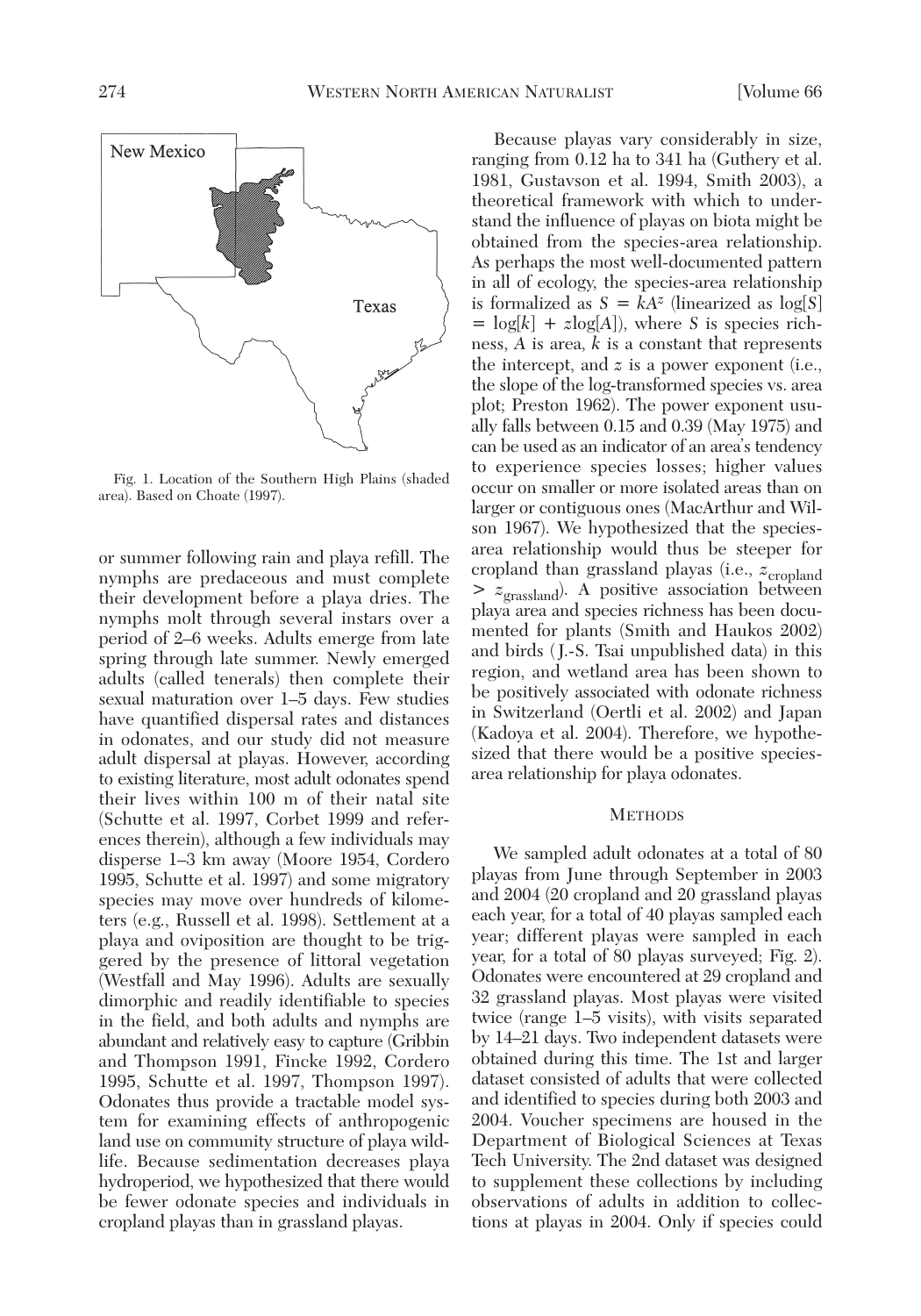

Fig. 2. Distribution of playas (including the 80 study playas) within the Southern High Plains of Texas. Base layer from the Playa Lakes Digital Database, Texas Tech University (Fish et al. 1998).

be confidently identified were observations included for analysis. All species included in the observational dataset were also present in the collected dataset. These data represent species presence or absence and not abundance, which is notoriously difficult to assess for odonates (Corbet 1999).

The area of each playa was determined by Fish et al. (1998), who measured the surface area of each playa basin using aerial photographs digitized into a geographic information systems (GIS) coverage. Playas can be distinguished from surrounding areas by the presence of a unique soil type, Randall clay, which delimits a closed watershed (Luo et al. 1997). Playa watersheds are distinctive even when dry because of a characteristic vegetative community in this soil (Haukos and Smith 1997). We used a static measurement (watershed size) rather than a highly variable measurement (water volume) to denote playa area because the amount of water contained within a playa varies day by day (and even hour by hour) with rainfall and evaporation. However, because odonate eggs and larvae can withstand periods of desiccation, this variability should not affect the potential number of species or individuals present within a watershed of a given size. Using watershed size rather than amount of water contained within a playa is thus a more accurate measure of habitat area. Sedimentation of cropland playas affects water volume but not watershed size, meaning that our use of watershed size as a measurement of area may be so conservative as to dampen potential distinctions between cropland and grassland playas. However, water volume is so highly variable that making unbiased comparisons with it is impossible.

Effects of playa area and surrounding landuse types on mean richness were assessed by 1-way analysis of variance (ANOVA). Log-transformed species richness was plotted against log(playa area) on a log-log plot (log[*S*] vs.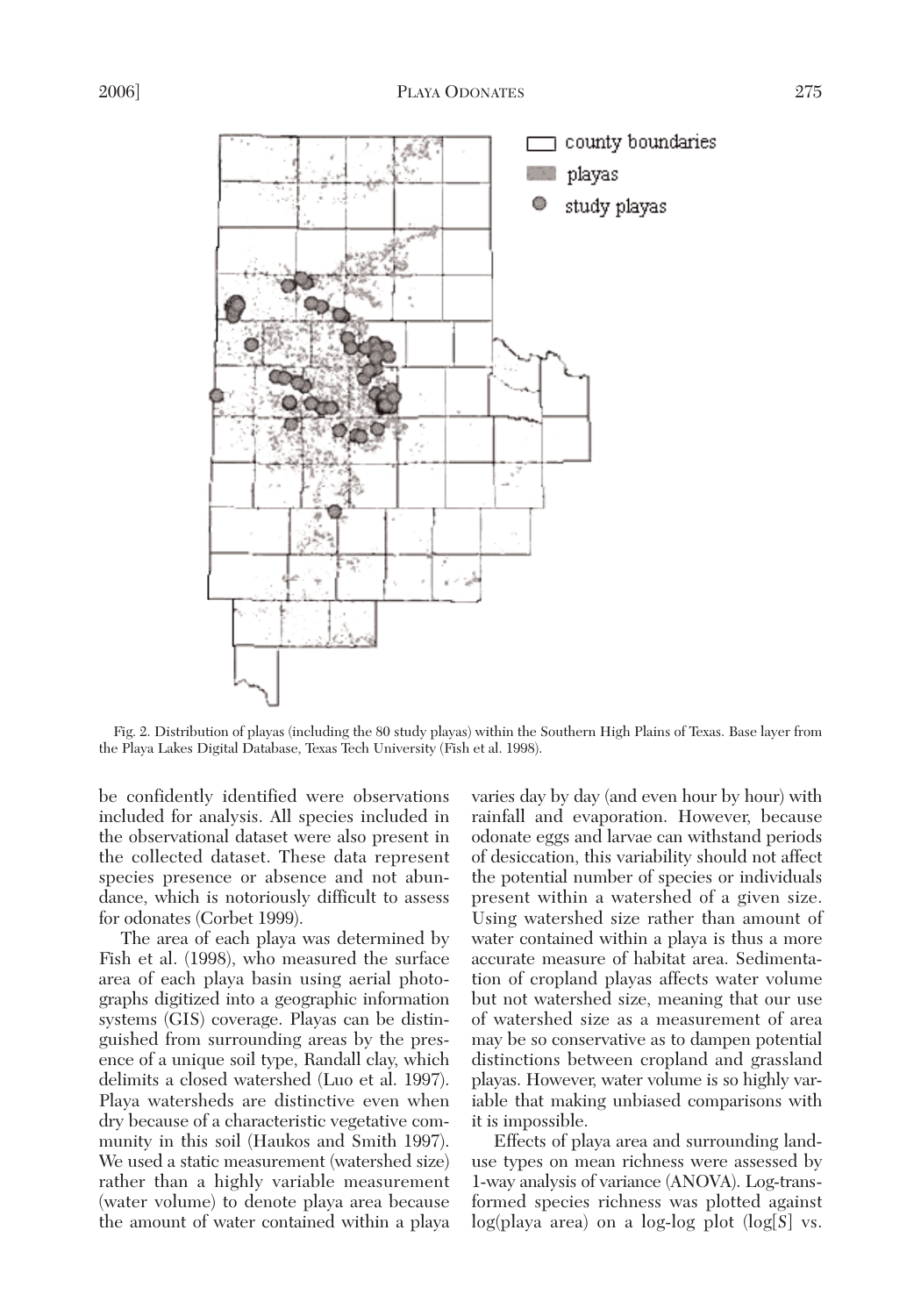log[*A*]), with slopes examined by regression analysis. Values of  $log(S) = 0$  (i.e., only 1 species encountered) were omitted from slope analysis; this removed 6 cropland and 11 grassland playas from analysis.

### **RESULTS**

We encountered 22 species of odonates, 16 of which occurred at both cropland and grassland playas (Table 1). We hypothesized that there would be fewer species in cropland playas than grassland playas. Contrary to expectations, however, we found no such difference: the average number of species (ANOVA:  $F_1$  = 0.09,  $P = 0.7650$  did not differ with the type of land use surrounding a playa.

We hypothesized that there would be a positive species-area relationship for playa odonates. However, neither ANOVA nor regression provided support. A nonlinear response was observed for both cropland and grassland playas (Fig. 3: raw data; Fig. 4: log-log plot). The shapes of the log-log plots for cropland playas (2nd-order polynomial nonlinear regression:  $R^2 = 0.0254$ ,  $P = 0.0379$ ) and grassland playas (2nd-order polynomial nonlinear regression:  $R^2 = 0.0265$ ,  $P = 0.0070$ ) were significantly nonlinear. This was also the case when both were considered collectively  $(R^2 = 0.0247)$ ,  $P = 0.0476$ ). Linear regression (the classic species-area response) provided less explanatory power in both cases even though the data were log-transformed, which typically increases linearity (cropland:  $R^2 = 0.0003193$ ,  $P = 0.9117$ ; grassland:  $R^2 = 0.004318$ ,  $P = 0.6992$ ; both:  $R^2 = 0.00008638, P = 0.9356$ . The nonlinear response revealed maximum richness at playas  $\sim$ 8–18 ha in size; playas larger than this threshold did not support more species.

We hypothesized that cropland playas would exhibit a steeper slope than grassland playas. Because the relationships were not linear, this hypothesis could not be tested per se.

#### **DISCUSSION**

A wide range of species richness values existed for the range of playa areas. The traditional (linear) species-area relationship did not hold for playa odonates (i.e., a steady increase in richness with playa area was not observed). Instead, a threshold response to playa area was detected, evidenced by a nonlinear speciesarea relationship (with maximum richness at

| TABLE 1. Odonata species (Suborder Anisoptera: dragon-     |
|------------------------------------------------------------|
| flies; Zygoptera: damselflies) by playa type. A number in- |
| dicates presence (proportion of playas where that species  |
| was encountered); an "X" indicates that the species was    |
| observed in at least 1 playa but that proportional data    |
| were not collected; a dash indicates absence.              |

| Species                  | Cropland | Grassland |
|--------------------------|----------|-----------|
| <b>ANISOPTERA</b>        |          |           |
| Anax junius              | 0.1875   | 0.1818    |
| Erythemis simplicicollis | 0.0313   | X         |
| Erythemis vesiculosa     |          | 0.0303    |
| Erythrodiplax umbrata    |          | 0.0303    |
| Libellula pulchella      | 0.0313   | 0.0606    |
| Libellula saturata       | 0.0313   | 0.0606    |
| Orthemis ferruginea      | 0.0313   | Х         |
| Pachydiplax longipennis  | X        | 0.0303    |
| Pantala flavescens       | 0.1563   | 0.0606    |
| Pantala hymenaea         | 0.1875   | 0.0303    |
| Perithemis tenera        | 0.0625   | 0.0303    |
| Plathemis lydia          | 0.0313   | 0.0303    |
| Plathemis subornata      |          | 0.0303    |
| Rhionaeschna multicolor  | 0.0313   |           |
| Sympetrum corruptum      | 0.4688   | 0.6970    |
| Tramea lacerata          | 0.1563   | 0.0606    |
| Tramea onusta            | 0.3125   | 0.2121    |
| <b>ZYGOPTERA</b>         |          |           |
| Enallagma civile         | 0.8438   | 0.5758    |
| Ischnura demorsa         |          | 0.0303    |
| Ischnura denticollis     | 0.0313   |           |
| Ischnura hastata         | 0.0625   | 0.0303    |
| Lestes disjunctus        | 0.2500   | 0.3333    |

playas  $\sim$ 8–18 ha in size). This nonlinear pattern may exist because a larger playa is also a deeper playa, and playas that are very deep do not support as much emergent vegetation as do shallow playas (Smith and Haukos 2002). Emergent vegetation is used by many species of odonates for perching and oviposition and is considered a key habitat element for the presence of many (although not all) species (Westfall and May 1996). At some threshold size, then, having a larger perimeter does not compensate for loss of effective habitat area in the playa center. Because sedimentation decreases playa depth, however, this threshold effect is not as strong in cropland as in grassland playas, and may explain the lack of significance in the cropland species-area relationship or lack of differences in diversity. Because agricultural sedimentation effectively reduces playa depth (allowing plant growth), a situation is created whereby the greater emergent vegetation available at a cropland playa may provide a false signal relative to a grassland playa of quality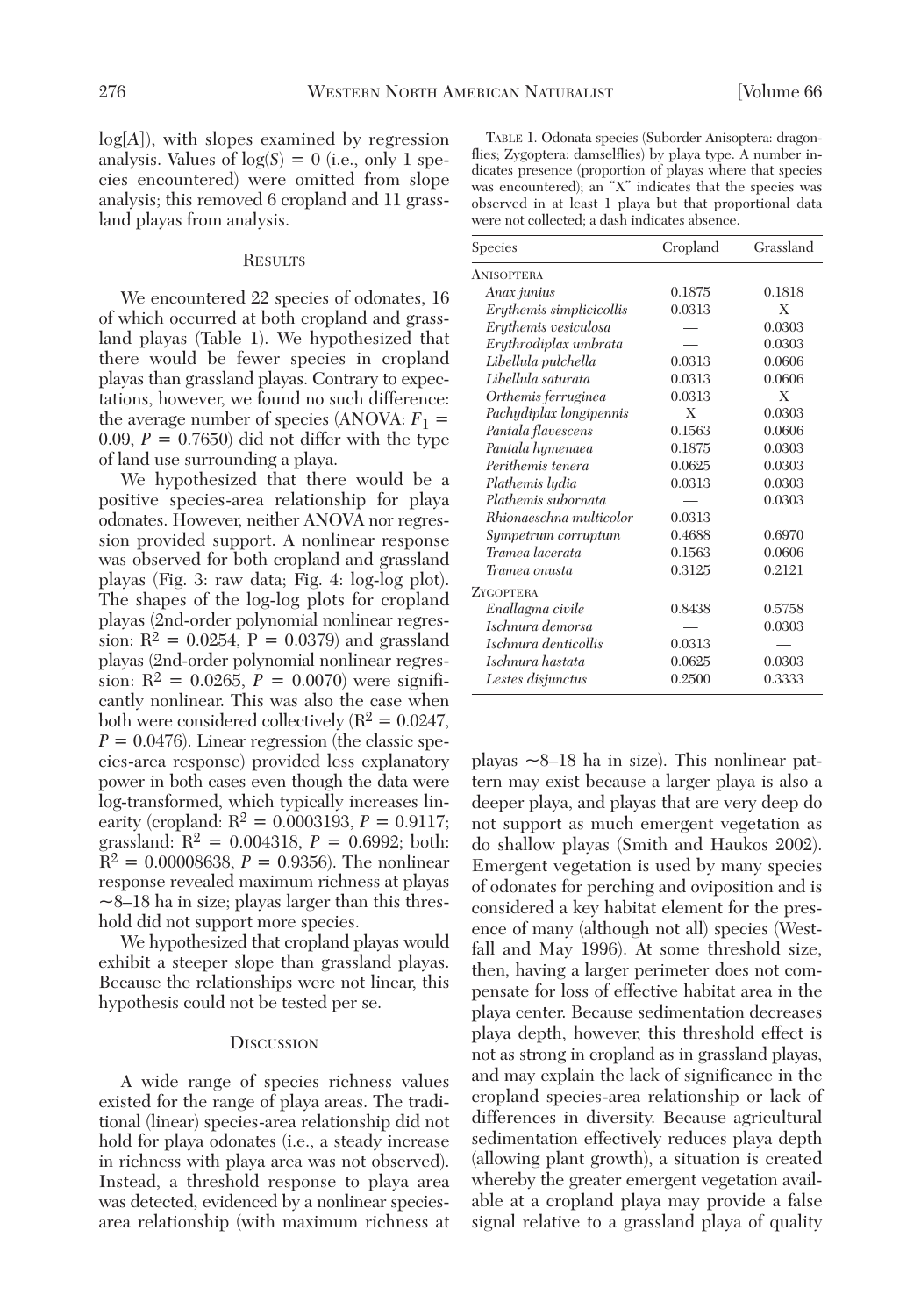

Fig. 3. Species-area relationships (untransformed data) for cropland (top), grassland (middle), and both (bottom)

habitat to an adult seeking a territory or oviposition site (i.e., a cropland playa may serve as an "ecological trap" sensu Gates and Gysel 1978).

Nonlinear species-area relationships have also been documented for a few other taxa (e.g., birds of the Solomon Islands [Diamond and Mayr 1976]; stream macroinvertebrates, [Stewart et al. 2003]) and have been attributed to rapid turnover in small habitat patches (areas too small to support a species, leading to rapid extinction and turnover). Thus, the presence of odonates at playas should not be construed to mean that some minimum area requirement



Fig. 4. Species-area relationships (log-transformed) for cropland (top), grassland (middle), and both (bottom)

is being met. In addition, the relatively low  $\mathbb{R}^2$ values we obtained indicate that other factors, in addition to playa area, are dictating odonate community structure. The occurrence of adult odonates is no guarantee of successful reproduction and larval development. Future studies should endeavor to identify the main factors governing odonate presence at playas.

## ACKNOWLEDGMENTS

This research was supported in part by a Howard Hughes Medical Institute grant to Texas Tech University (TTU) through the Undergraduate Biological Sciences Education Program. Additional support was provided by C.F.